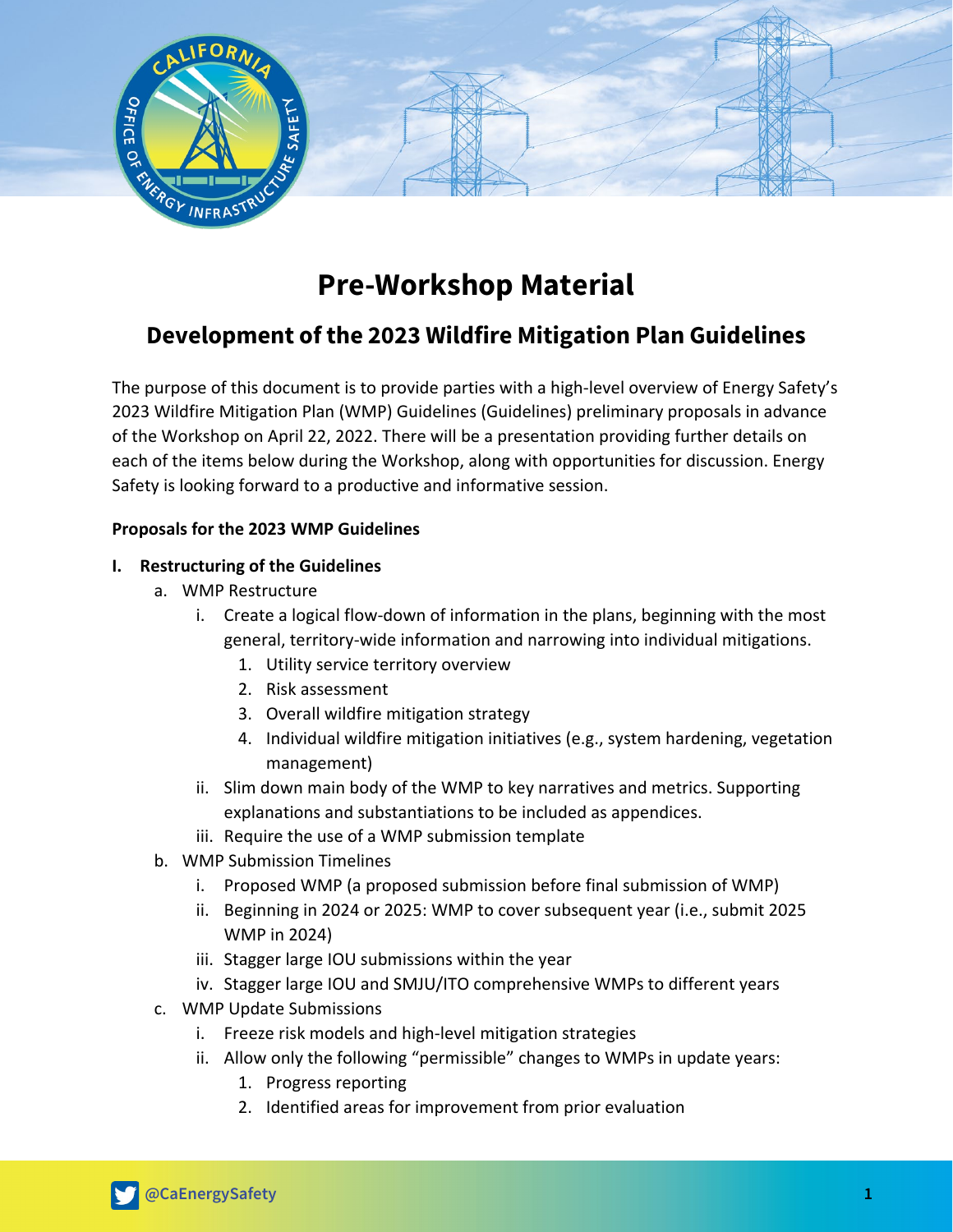

- 3. Errata from prior year
- 4. Approved Change Order requests
- 5. Additional changes pre-approved by Energy Safety
	- a. Petition process for utilities to request additional changes

#### **II. Risk Assessment**

- a. Risk Assessment and Modeling
	- i. Transparency of risk calculation methodology
		- 1. Reporting of individual risk components and outputs
		- 2. Reporting of approach to combine risk components
	- ii. Model substantiation requirements
		- 1. Reference standards on model substantiation
		- 2. Reporting of each aspect of model substantiation
	- iii. Detailed model documentation
		- 1. Technical documents describing the model
		- 2. Verification and validation documents
	- iv. Expand data governance requirements
		- 1. Require reporting of local conditions and model forecasts of risk events and outcomes
		- 2. Require version control for models
		- 3. Emphasis on modular approach to models
		- 4. Alignment of models
- b. Wildfire Mitigation Strategy
	- i. Transparency in risk-informed prioritization process
		- 1. Reporting of methods used to identify areas prioritized for mitigation
		- 2. Reporting of methods used to select mitigation types
		- 3. Mapping and narrative justifying prioritization and mitigation selection
	- ii. Reporting of schedule and implementation for planned mitigations
	- iii. Mapping of plan and forecasted risk reduction
		- 1. Geo-spatial maps of the implementation plan
		- 2. Forecasted annual risk maps based on successful implementation of the plan